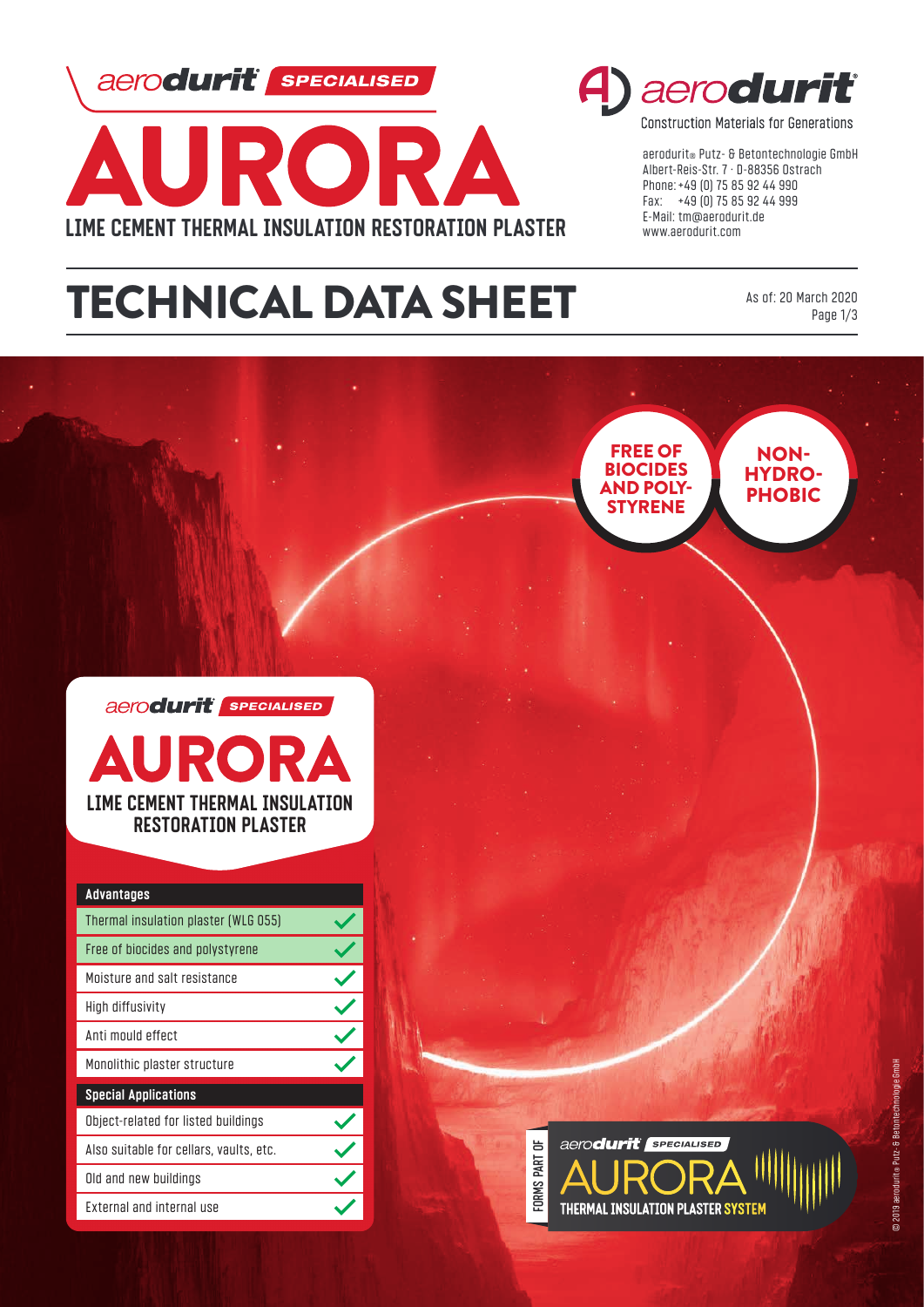aerodurit | **SPECIALISED** 





**Construction Materials for Generations** 

aerodurit® Putz- & Betontechnologie GmbH Albert-Reis-Str. 7 · D-88356 Ostrach Phone: +49 (0) 75 85 92 44 990 Fax: +49 (0) 75 85 92 44 999 E-Mail: tm@aerodurit.de www.aerodurit.com

# TECHNICAL DATA SHEET

As of: 20 March 2020 Page 2/3

aerodurit<sup>®</sup> AURORA Thermal Insulation Restoration Plaster is a mineral dry mixture of hydraulic and non-hydraulic lime in **accordance with DIN EN 459-1 and highly porous, lightweight mineral aggregates. Designed as a biological building and insulation plaster, it can be used indoors as well as outdoors due to its monolithic plaster structure.**

## **COMPOSITION**

Calcium hydroxide, cement, perlite and inorganic aerodurit<sup>®</sup> additives. Mortar group P II (lime-cement plaster) with lightweight mineral aggregates (perlite = expanded volcanic rock), thermal conductivity group WLG 055 (in accordance with ISO 8301), CS I in accordance with DIN 998-1.

### AREA OF APPLICATION

For old and new buildings, indoors and outdoors, especially for »soft« substrates such as lightweight perforated bricks and lightweight or gas concrete. Not suitable as a foundation for tile and natural stone. Exterior: Do not use in the footing area or underground.

#### **PROPERTIES**

High thermal insulation performance (thermal conductivity group WLG 055), without biocides and polystyrene, purely mineral, non-hydrophobic, highly diffusible and water-repellent, moisture / salt resistant, resistant to freeze-thaw-cycles, monolithic plaster structure, resistant to mould and algae, easy to apply.

### TECHNICAL DATA

| Category                                                     | CS I in accordance with EN 998-1                   |
|--------------------------------------------------------------|----------------------------------------------------|
| Machine processing                                           | Yes                                                |
| Water absorption coefficient w                               | $0.5 - 2.0$ kg/(m <sup>2</sup> ·h <sup>0,5</sup> ) |
| Compressive strength                                         | ca. 0.9 N/mm <sup>2</sup>                          |
| Yield per bag                                                | ca. 40 litres of fresh mortar                      |
| Dry bulk density                                             | ca. 240 kg/m <sup>3</sup>                          |
| Water vapour diffusion resistance                            | ш = 6–7                                            |
| Grain size                                                   | $0-4$ mm                                           |
| Colour                                                       | Light beige                                        |
| Water usage                                                  | ca. 16 litres per 13 kg bag                        |
| Thermal conductivity coefficient $\lambda$                   | ca. 0,055 W/m·K<br>in accordance with ISO 8301     |
| pH value                                                     | $11 - 13$                                          |
| Fire resistance                                              | A1/non-combustible                                 |
| Compressive strength group                                   | CS I                                               |
| Processing temperature<br>(ambient air, object and material) | $+5^{\circ}$ C to $+30^{\circ}$ C                  |
| Processing time for fresh mortar                             | max. 2 hours                                       |

All technical data are characteristic values determined under laboratory conditions on the basis of standardised tests. Deviations under practical conditions are possible. The characteristic values and processing properties were determined at +20 °C and 60% relative humidity.

# MATERIAL CONSUMPTION

| <b>Plaster thickness</b> | ca. kg/m² | ca. $m^2/b$ aq | ca. m²/t |
|--------------------------|-----------|----------------|----------|
| 1 cm                     | 3.3       |                | 300      |
| 2 cm                     | 6.6       |                | 150      |
| 3 cm                     | 9.8       | 1.33           | 100      |

### DELIVERY FORM

13 kg in a paper bag. A maximum of 21 bags on euro pallet.

# PLEASE NOTE

⊏ Partially cured material must not be further processed. The ∩∟ّ\∩ plaster must be prevented from drying out too quickly and from weather influences such as sun, wind, driving /torrential rain and frost. To ensure successful curing and drying, temperatures should be above + 10 °C with a relative humidity of ca. 60%. Indoors this can be achieved by airing (do not use building dehydrators).



#### PLASTER THICKNESS AERODURIT® AURORA

Do not exceed 30mm per layer. Maximum application thickness 10−60mm. For plaster thicknesses exceeding 30mm, the plaster has to be applied in two or more layers.

### MANUAL PROCESSING

Prepare ca. 16 litres of clean water per 13 kg of dry mortar. Mix lump-free with an electric paddle mixer held at an angle using medium speed. Mix again after a maturing time of 5 minutes. Mix only the quantity that can be processed immediately.

### MACHINE PROCESSING

**ECT-2533** We recommend the PFT G4 plastering machine. Equipment suitable for thermal insulation plaster must be used (insulation plaster mixing helix), spraying nozzle min. 16 mm, worm casing D8–1.5 with clamp. Maximum total hose length 20 metres: up to max. 15 metres with mortar hose Ø 35 mm – can be extended by 5 metres with mortar hose Ø 25 mm, if required.

Ensure that the inner hose is sufficiently lubricated before starting up (e.g. cement slurry). In case of processing breaks exceeding 20 minutes, machine and hose must be emptied.